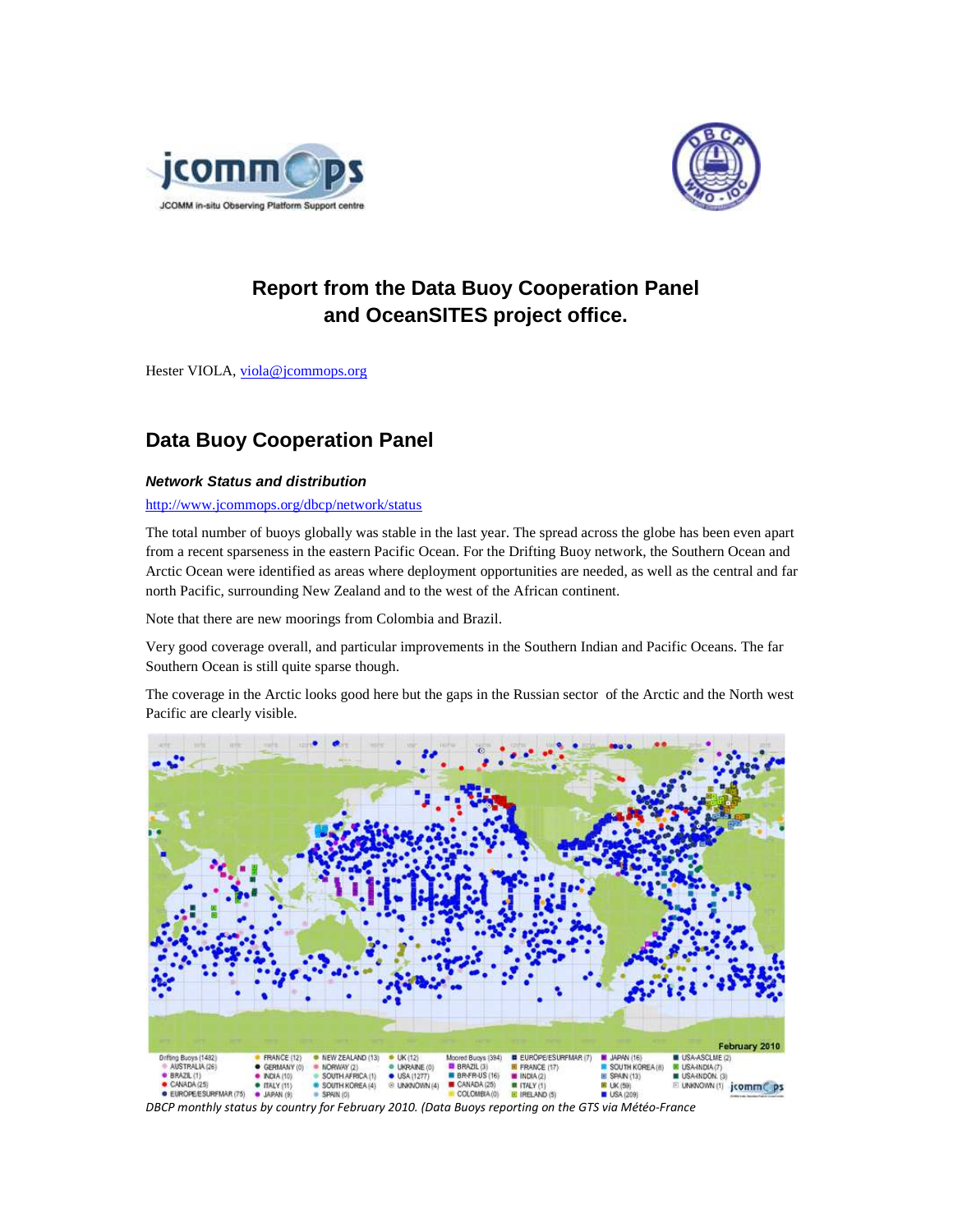All Maps are visible on http://www.jcommops.org/dbcp/network/maps.html for the current month or on http://www.jcommops.org/dbcp/network/dbcpmaps.html for older maps

## *Use of pdf layer features for high resolution maps:*

A note about the PDF versions of maps: All of the maps produced each month at JCOMMOPS are in both PNG and PDF file formats. Within the PDF files there are Layers which can be toggled on and off, for example to view certain GTS platform message types only. Some instructions on how to use this Layer function in Adobe Acrobat are available at: http://www.jcommops.org/FTPRoot/JCOMMOPSmaps-AdobeReader.doc

## **Interactive( 'Live') Maps**

Links available there to Google Earth (Daily and Monthly) and Google Maps (Monthly)

• New and improved Google Earth files layers (daily and monthly updates), http://www.jcommops.org/FTPRoot/DBCP/status/dbcp\_daily.kmz (daily) and http://www.jcommops.org/FTPRoot/DBCP/status/dbcp.kml (monthly)

## **Monthly:**

- Maintained monthly dynamic map: http://w4.jcommops.org/WebSite/DBCP
- Google Earth Monthly DBCP Map http://www.jcommops.org/FTPRoot/DBCP/status/DBCP.KMZ
- JCOMMOPS Maintains a dynamic map of all JCOMM observing systems http://w4.jcommops.org/WebSite/JCOMM
- *Google Earth for JCOMM* : http://www.jcommops.org/FTPRoot/JCOMM/Status/jcommops.kmz

## **Daily:**

- Maintained daily dynamic map (drifter trajectories for 14 days): http://w4.jcommops.org/WebSite/DBCP\_RT
- Google Earth Daily DBCP MAP http://www.jcommops.org/FTPRoot/DBCP/status/dbcp\_daily.kmz

## **Global Observations**

The JCOMM Observations Coordination Group's phased-in implementation plan, is to eventually equip at least 700 drifting buoys with barometers outside of the tropics, this goal was not quite achieved this year. This July the number in the higher latitudes (above 30 degrees  $N/S$ ) was  $\sim$ 470, compared with 485 last July. There are peaks for these regions during the summer months, due to more opportunities to deploy and a lack of ice, but this does not allow for a sustainable growth in the buoy network.

The Global Drifter Center, supported by NOAA, continues to offer the Barometer upgrade opportunity for standard SVP drifters for ~\$1000 per unit (see the following URL for details: http://www.jcommops.org/dbcp/svpb\_upgrade.html) to encourage buoy operators to equip drifters with a barometer.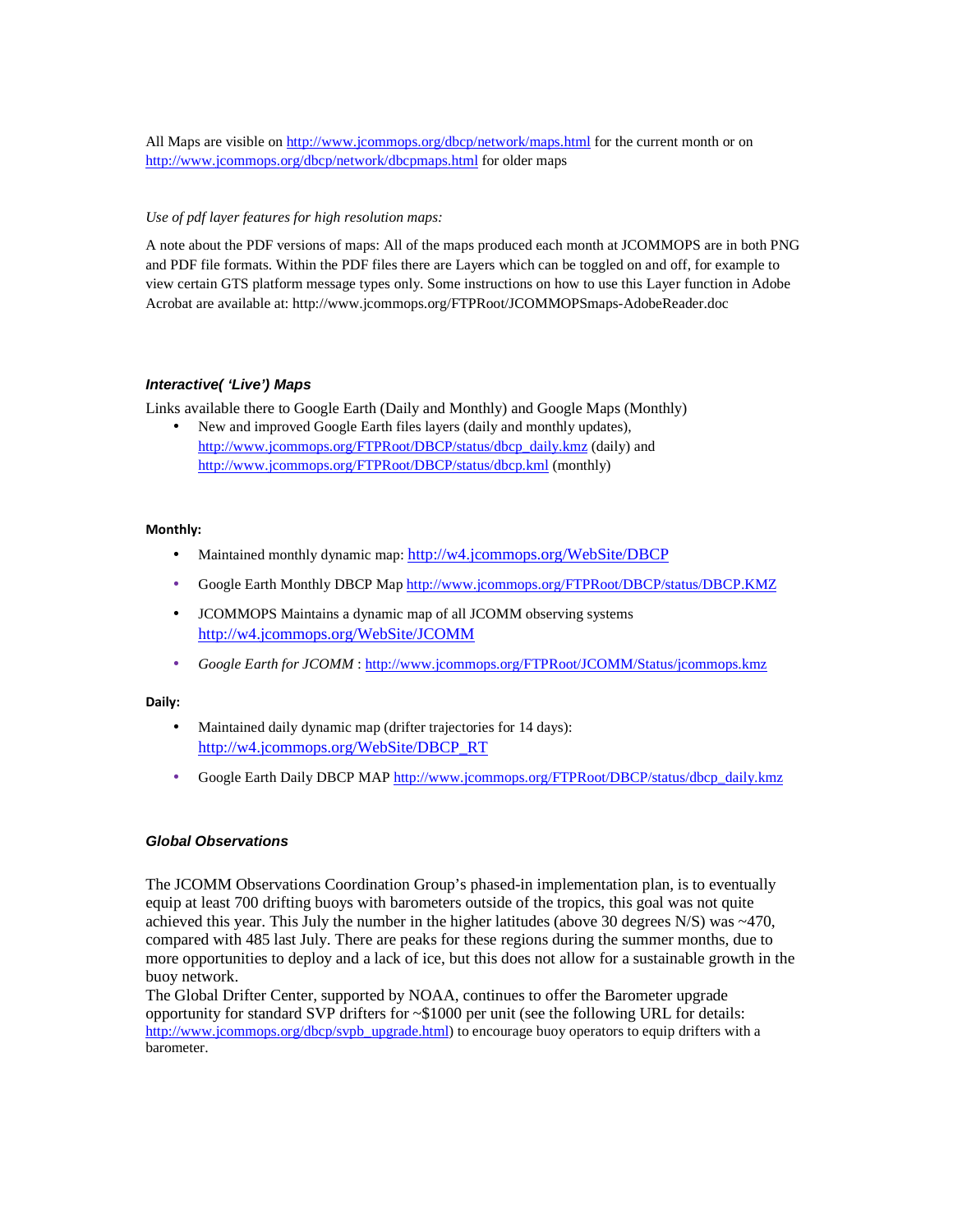The measurement of Mean Sea Level Air Pressure is a very important part of the observations taken from the buoy network. There was a steady growth in the number of buoys reporting Air Pressure in the last year, but a proportional decrease in percentage terms in the last few months.



Number of operational drifting buoys reporting on GTS (monthly until 02/2010).

*Chart of growth in the buoy network (Drifters, Moorings and Barometers on Drifters) http://www.jcommops.org/dbcp/network/status.html* 



*Map of the main observations on the GTS from Drifting and Moored Buoys for February 2010.* 

GTS data as received by Meteo France. View Network growth data (.CSV)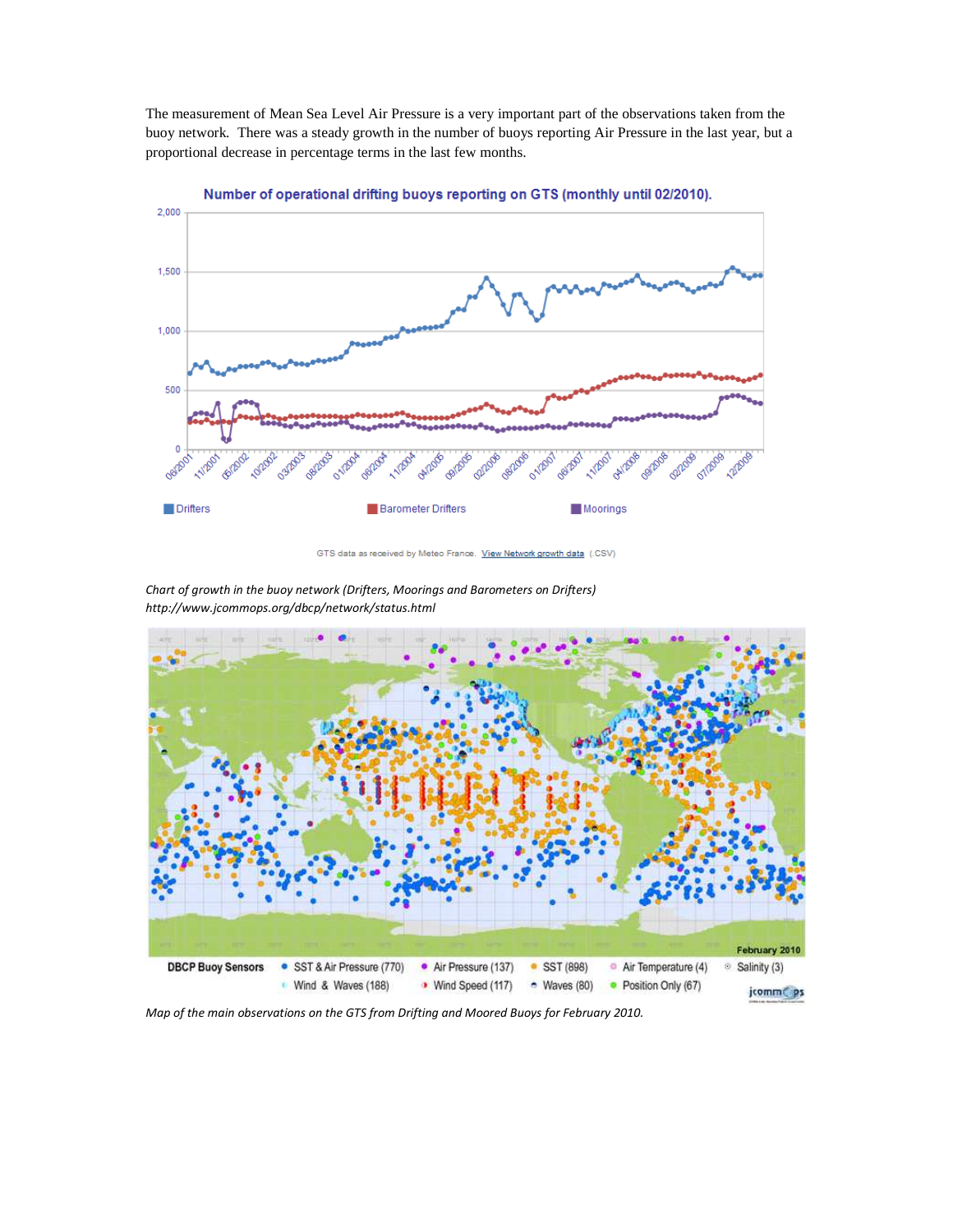## **JCOMM Maps of platforms and observation types**

*PDF and PNG Files are accessible directly from* http://www.jcommops.org/FTPRoot/JCOMM/Maps/

*All in situ marine observations:* 

http://wo.jcommops.org/cgi-bin/WebObjects/JCOMMOPS.woa/wa/map?type=GTSM\_FMT *Sub-surface salinity and temperature profiles (now included in a single map):* 

http://wo.jcommops.org/cgi-bin/WebObjects/JCOMMOPS.woa/wa/map?type=GTSM\_SZ *All Floats, Drifting and Moored Buoys:*

http://wo.jcommops.org/cgi-bin/WebObjects/JCOMMOPS.woa/wa/map?type=BUOYS

*All Floats, Drifting and Moored Buoys - Polar areas:*  http://wo.jcommops.org/cgi-bin/WebObjects/JCOMMOPS.woa/wa/map?type=BUOYS\_POLES

## **GTS Delays**

- In general, the delay between observation time and GTS dissemination has decreased this year for all Argos Buoys
	- Problem areas: Central/Southern Atlantic, Southern Pacific and Mediterranean.
	- The arctic is still generally good
- Iridium Delays are insignificant often just several minutes. The DBCP is encouraging buoy operators to use Iridium in the the Problem areas.

## **Pilot Projects**

- While surface current, SST and Air pressure remain the core measurements for the buoy network, observations of Waves and Wind have been monitored more closely added to this map to show the lack of coverage of Wave measurements.
- There are two DBCP Wave Pilot Projects established to investigate how best to improve this situation. One using drifters with GPS to model wave motion and one to intercompare moored buoy technologies to recommend the most reliable and efficient systems for measuring spectral waves. Details at http://www.jcomm.info/wet and http://www.jcomm.info/wmd
- The panel is considering a pilot project of 'High resolution' Temperature measurements from drifting buoys in support of satellite validation and the Group for High Resolution Sea Surface Temperature (GHRSST) Science Team – Validation and Diurnal Variability WG . This will involve an initial fleet of 50 buoys with individually calibrated thermistors and GPS and a trial through the European E-SURFMAR program.
- A Pilot Project of Argos-3 buoys is underway.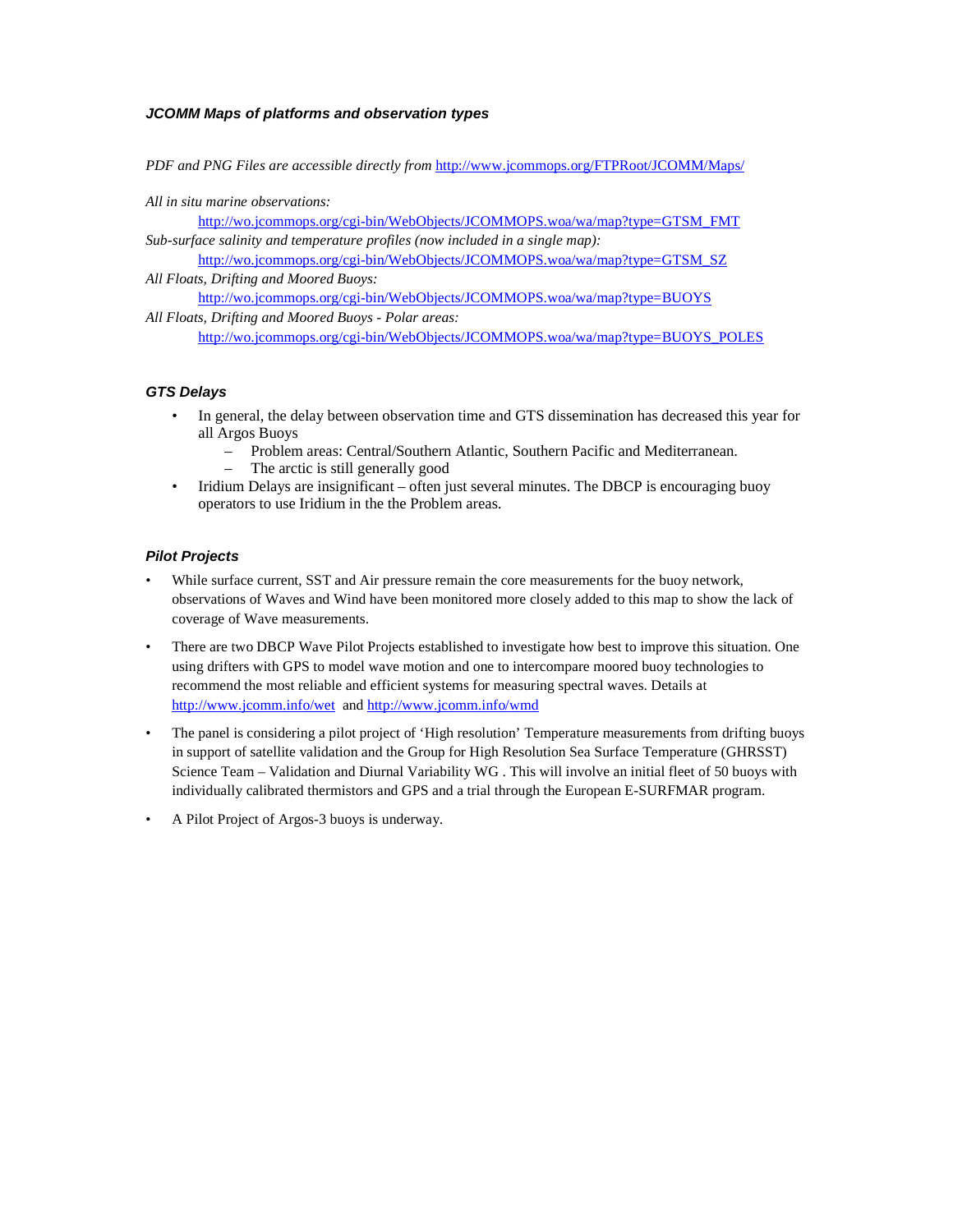#### **Iridium Pilot Project**



*http://www.jcommops.org/FTPRoot/DBCP/Maps/DB\_IRIDIUM.png* 

Seeks to evaluate the feasibility of Iridium technology for *real-time telecommunication* of drifter data

• under *various conditions* e.g. in wide temperature ranges, remote ocean areas and in rough seas, where the buoy will be frequently submerged

DBCP funds used to upgrade 50 Argos buoys to Iridium (\$500 each) to be deployed worldwide

Since its inception in early 2007, the DBCP Iridium Pilot Project has seen more than 200 Iridium-equipped SVPB drifters deployed, of which approximately 80 are still active and reporting hourly data on the GTS. In order to stimulate the roll-out of the project, the Panel has from the beginning offered to cover the nominal costs (USD 500) of upgrading a traditional Argos-equipped buoy to Iridium + GPS. Overall the Panel is very satisfied with the progress of the project, both in terms of the number of platforms deployed, and the progress that is being demonstrated in reducing satellite usage costs and greatly improving data timeliness and quantity. For further information about the project, including interactive maps, refer to http://www.jcommops.org/dbcp/iridium-pp/'

The project has demonstrated that drifters can successfully use Iridium for telecommunications, though the impacts of the GPS on battery life is still to be improved and the real costs of using Iridium assessed. Low-cost telecommunications have been offered to project participants, but in future it still remains to be seen exactly how much an iridium buoy will cost. This is to be assessed in 2010 during analysis of the project results.

There are now operationally supported Iridium processing services are offered by :

CLS via the Argos System (including full real-time QC and GTS dissemination)

JouBeh (including full real-time QC and GTS dissemintion via the Canadian met service)

As well as many other government agencies. The costs for using the Argos System with Iridium include the GTS dissemination of data, but need to be negotiated with CLS or CLS America.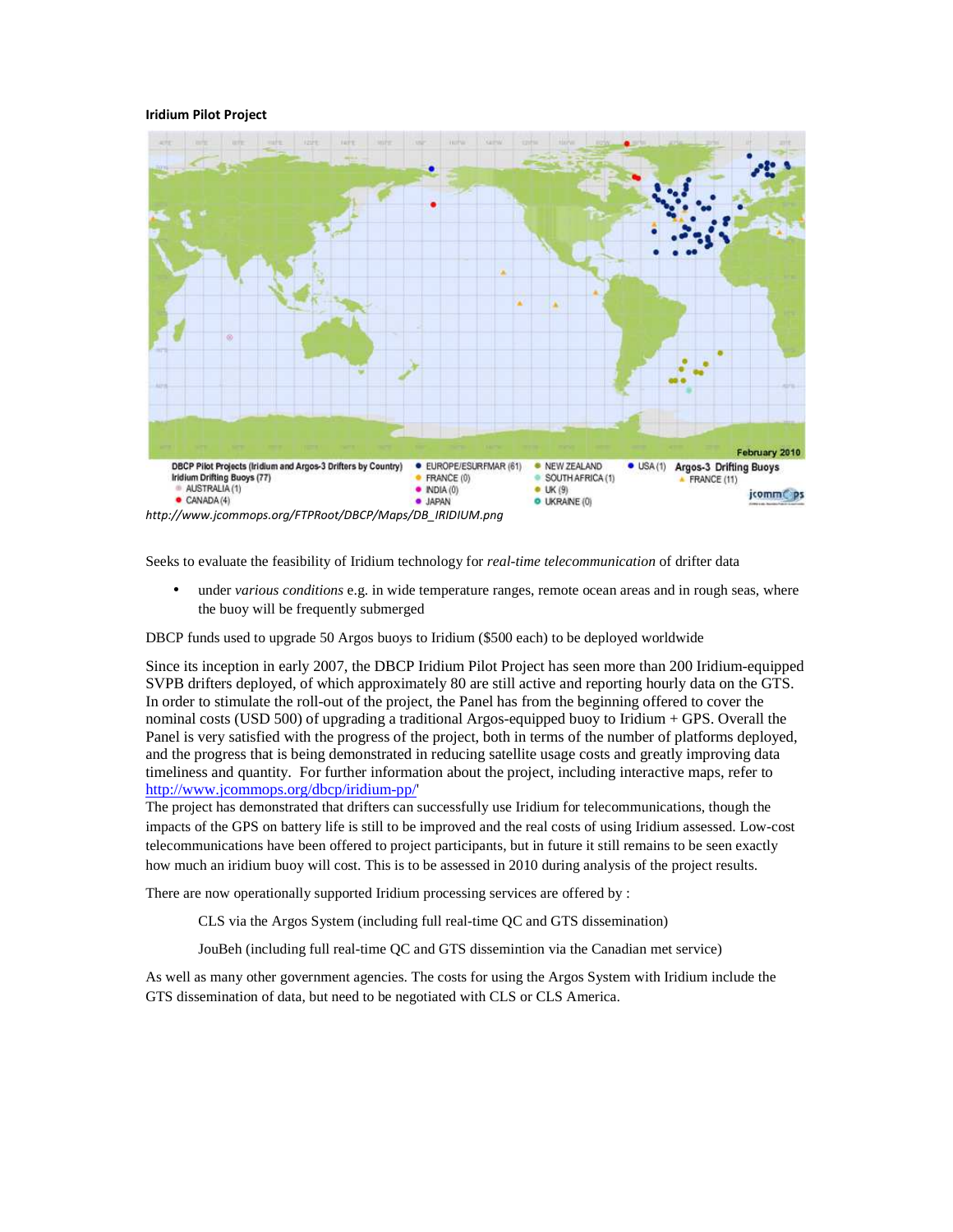## **Information Exchange**

## **New Publications of interest**

- Draft report on tests to be undertaken by a data processing center putting data on the GTS (especially for Iridium Processing centres)
- The British Antarctic Survey published a "Satellite buyers Guide", which was placed on the DBCP website.
- Best Practices page on
- The DBCP brochure was updated to a two page document, useful for taking to ships of opportunity to encourage them to deploy drifters. http://www.jcommops.org/dbcp/doc/DBCP\_BROCHURE\_2009.pdf

#### DBCP Data Buoy Cooperation Panel - Mozilla Fir Eile Edit View History Bookmarks Tools Help DBCP Data Buoy Cooperation Panel **DATA BUOY COOPERATION PANEL Helping Meteorologists and Oceanographers Quick Links**  $\begin{tabular}{p{0.8cm}} \hline \textbf{Quick Links} \\ \hline \textbf{Search by MMOID} \\ \textbf{Monthly Meons} \\ \textbf{Monthly Good Earth (km1)} \\ \textbf{Dally Good Earth (km1, 14 day tracks)} \\ \textbf{Quality Control Feedback}_x \end{tabular}$ Overview worldwide **Platforms** The DBCP is an international program coordinating the use of autonomous data<br>buoys to observe atmospheric and oceanographic conditions, over ocean areas<br>where few other measurements are taken. **Deployments Network Status & Maps** Improving global forecasts of weather and ocean Brochure ( Data conditions **News & Meetings** Data buoys measure air pressure, sea surface temperature, ocean current<br>velocity, air temperature, humidity, wave characteristics and wind velocity across<br>all oceans. The DBCP aims to increase the quantity, quality, global iunity News (from JCOMMOPS) »<br>Latest Meeting (DBCP-25 Sept '09) »<br>2008 Meeting (DBCP-24) »<br>All JCOMM meetings » city across arch & Hel Search DBCP web | Search المواقع والمحمد  $\bullet$ jcomm C map (buby data on the GTS yesterday). View map legend About the DBCP **Background of the DBCP** The DBCP was formed in 1985, as a joint body of the World Meteorological Organization (WMO) and Intergovernmental Oceanographic Commission (IQC) of UNESCO. It makes up the data buoy component of the Joint WMO-IOC The DBCP aims to provide international coordination and<br>assist those providing and using observations from data<br>buoys, within the meteorological and oceanographic ts for communities. It reviews and analyses requirements for<br>such data and provides an international focus and Italson Technical Commission for Oceanography and Marine

## **New DBCP web page**

*DBCP website front page. http://dbcp.jcommops.org*

Some information about the DBCP was entered onto the JCOMM website. http://www.jcomm.info under the Observations Program Area – e.g. Content added for the OPA and the DBCP, Groups for OceanSITES (under DBCP Action Groups in People and Teams)

A photo album for the DBCP was uploaded onto http://picasaweb.google.com/JCOMMOPS/DBCP# for general use.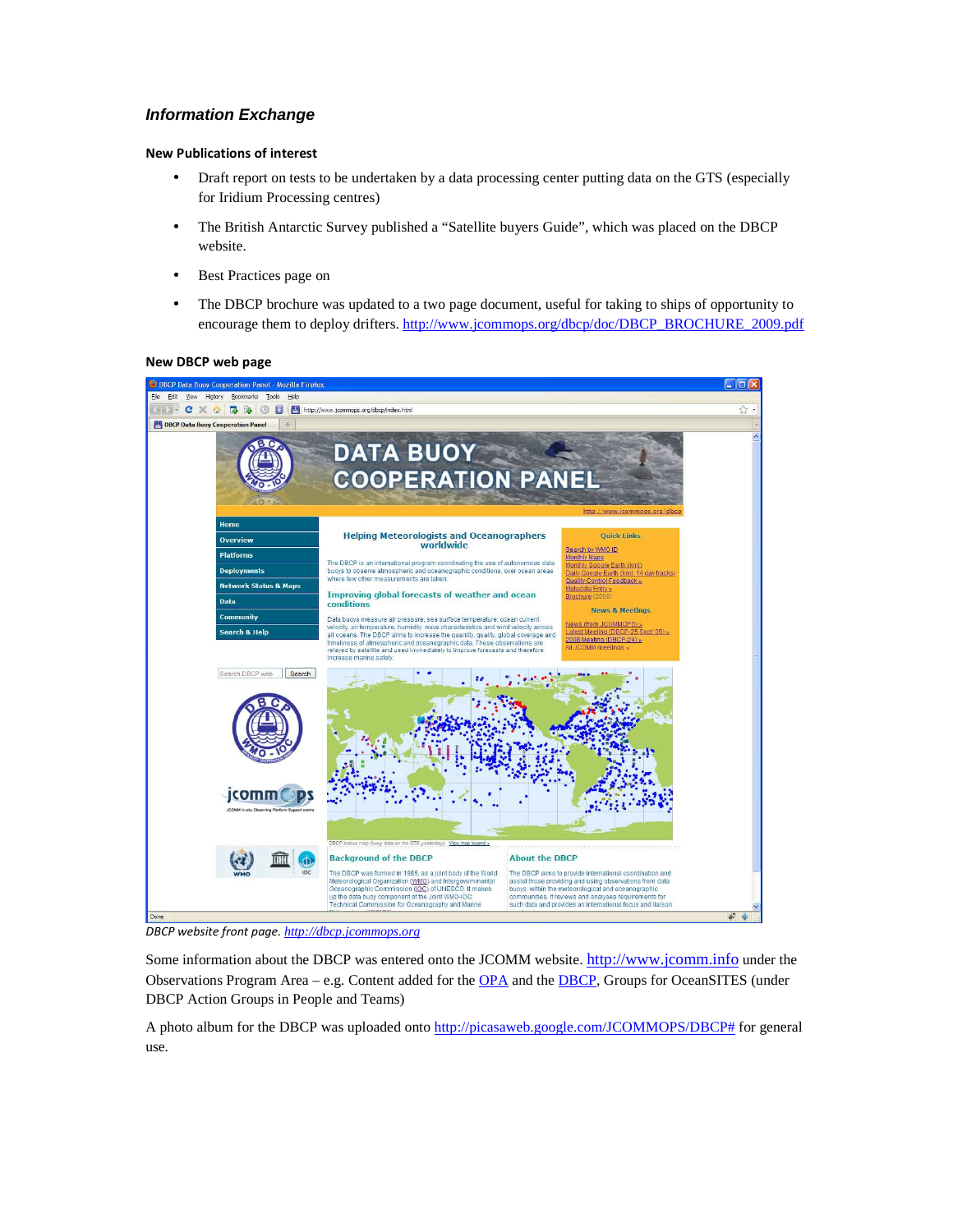## **Deployment opportunities**

## **New-ish opportunities:**

- Navoceano Air Deployments recommenced
- Cruises of German research vessels (IFM-GEOMAR) POLARSTERN, METEOR & MERIAN, SONNE & POSEIDON
- KNMI, Netherlands will make VOS ships available for deployments.
- The DART Tsunami buoy deployment and maintenance cruises will provide an ongoing opportunity in the Pacific and Central Atlantic oceans. Cruise planning is completed each year by NDBC.
- The POGO Research Cruise database contained information which could be of use to panel members. Panel members can also enter information about cruises for others to use http://www.pogooceancruises.org/cruises/
- The **Australian Antarctic Division** has its cruise schedules from 2010-11 online at: http://itsdb.aad.gov.au/proms/public/schedules/voyage.cfm?season=1011. There are upcoming cruises from Hobart to Macquarie Island in both May-June and October 2010. Then plans for voyages to Antarctica from November 2010.
- The **GO-SHIP** program lists all planned cruises on its new website: http://www.goship.org/CruisePlans.html. A map of the cruises which are regularly undertaken is here: http://www.goship.org/RefSecs/Map\_RefSecs1.1.pdf. **e.g. The US Repeat Hydrography** program will complete the **Southern Ocean S04P** section in 2011. This will extend from McMurdo to Punta Arenas along 67° S with southward (Pacific) extensions along P14, P15, P16, P18.
- The Research project GEOTRACES has some planned cruises in the North Pacific and Atlantic:
	- in June-July of 2010 departing from Tokyo
	- see http://www.jodc.go.jp/geotraces/plan.htm for proposed cruises in 2011 and 2012 from Japan
	- and http://www.bodc.ac.uk/geotraces/cruises/programme/ for global plans (including 2 planned cruises in the Sub-Tropical and Southern Atlantic)
- The Korean Polar Research Institute (KOPRI) will launch its new research icebreaker the *Araon* in early 2010 with open sea and ice trials between Christchurch and Cape Burks Antarctica. The Araon ("ara"=sea; "on"=all) has been designed to carry out multidisciplinary research in the Arctic and Antarctic regions and to provide logistics support for Antarctic research stations. Further information on http://www.goship.org/CruisePlans.html.
- Information is available at http://www.jcommops.org/depl\_opport/depl\_opport.html.
- Updates are also sent each month via email to the DBCP community.
- For the Drifting Buoy (and Argo) network, the Southern Ocean and Arctic Ocean are areas where deployment opportunities are needed most, as well as the central and far north Pacific, surrounding New Zealand and to the west of the African continent.
- JCOMMOPS overlaid active SOOP lines with these areas of interest to obtain a list of lines to consider.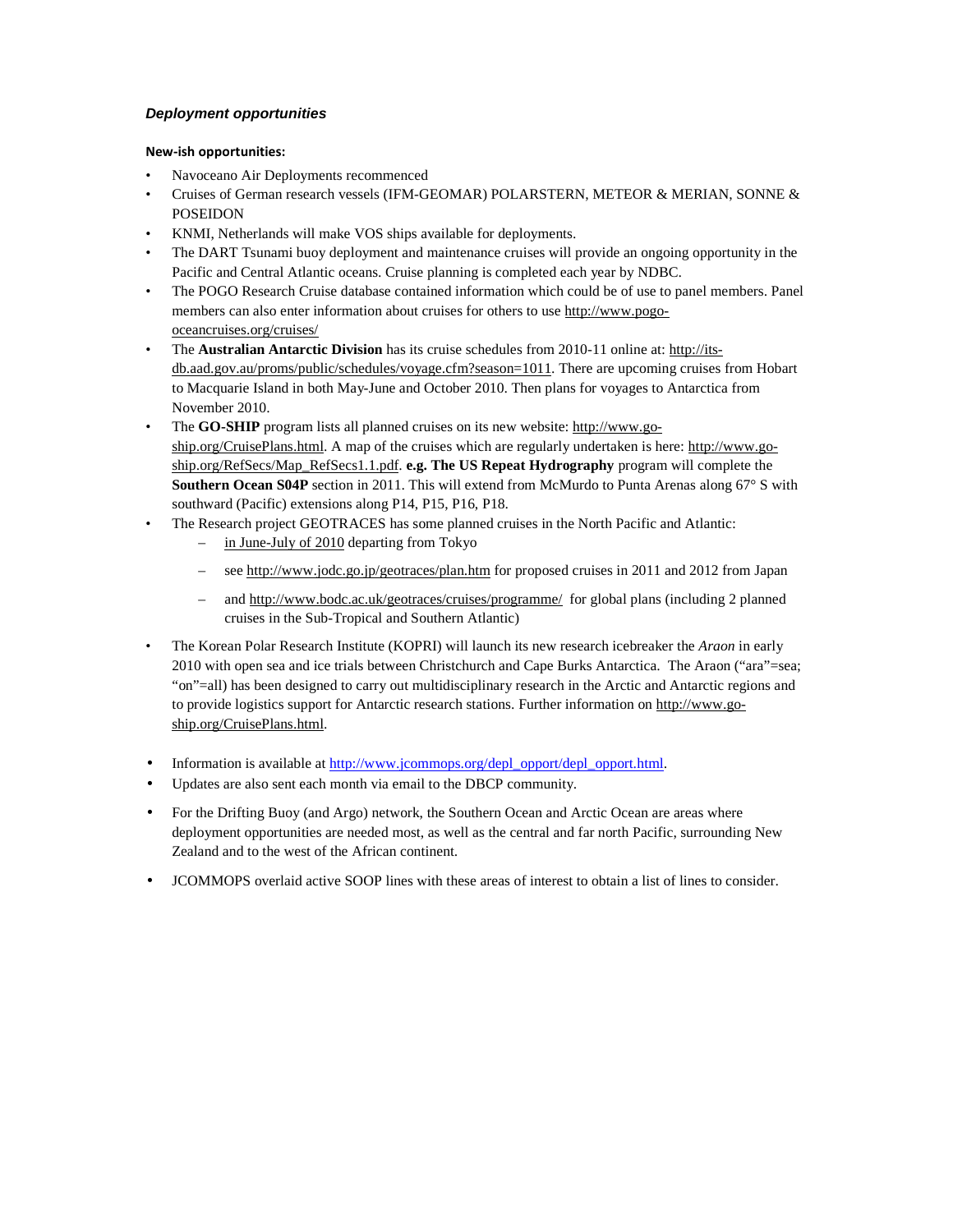

*Figure 3 – showing the SOOP lines overlaid on the drifting buoy locations in 2008-09, showing (orange boxes) which lines could be used more to deploy drifters to fill gaps in the DBCP network.* 

• SOOP Lines which could be used to deploy drifting buoys in areas or to deploy buoys more regularly in the areas required are:

| <b>INDIAN</b>  | <b>PACIFIC</b>  | <b>ATLANTIC</b> |
|----------------|-----------------|-----------------|
| IX01 (BOM)     | $PX02$ (BOM)    | AX08 (AOML)     |
| IX12 (BOM)     | PX08 (AOML/SIO) | $AX10$ (AOML)   |
| $IX28$ (CSIRO) | $PX17$ (IRD)    | $AX15$ (IRD)    |
|                | PX18 (AOML/SIO) | AX25 (AOML)     |
|                | PX30 (CSIRO)    |                 |

*Lines which have been active in the SOOPIP, which go through areas that have been consistently without drifting buoys. In brackets are the agencies nominally responsible for the lines.* 

## **Oceansites**

JCOMMOPS provides support for the OceanSITES (30% of Hester Viola's time). The priority tasks in the previous year, were:

- Updating documentation to get a clearer Network status
- Creating new map products to view network status
- Updating websites
- Updating contact details and user groups
- Supporting the Data Management Team in getting data (and metadata) onto GDACs
- Maintaining Site Catalog, monitoring data flows and GDAC structure
- Seeking Sustained funding for the Project Office Support

The website at www.oceansites.org had been updated with new scientific descriptions of sites, a new summary spreadsheet listing all sites and new Current Status maps and Vision maps (2009) and a Google Earth file as a new interactive map. A new Monthly map now available showing sites sharing data on the GTS of WMO.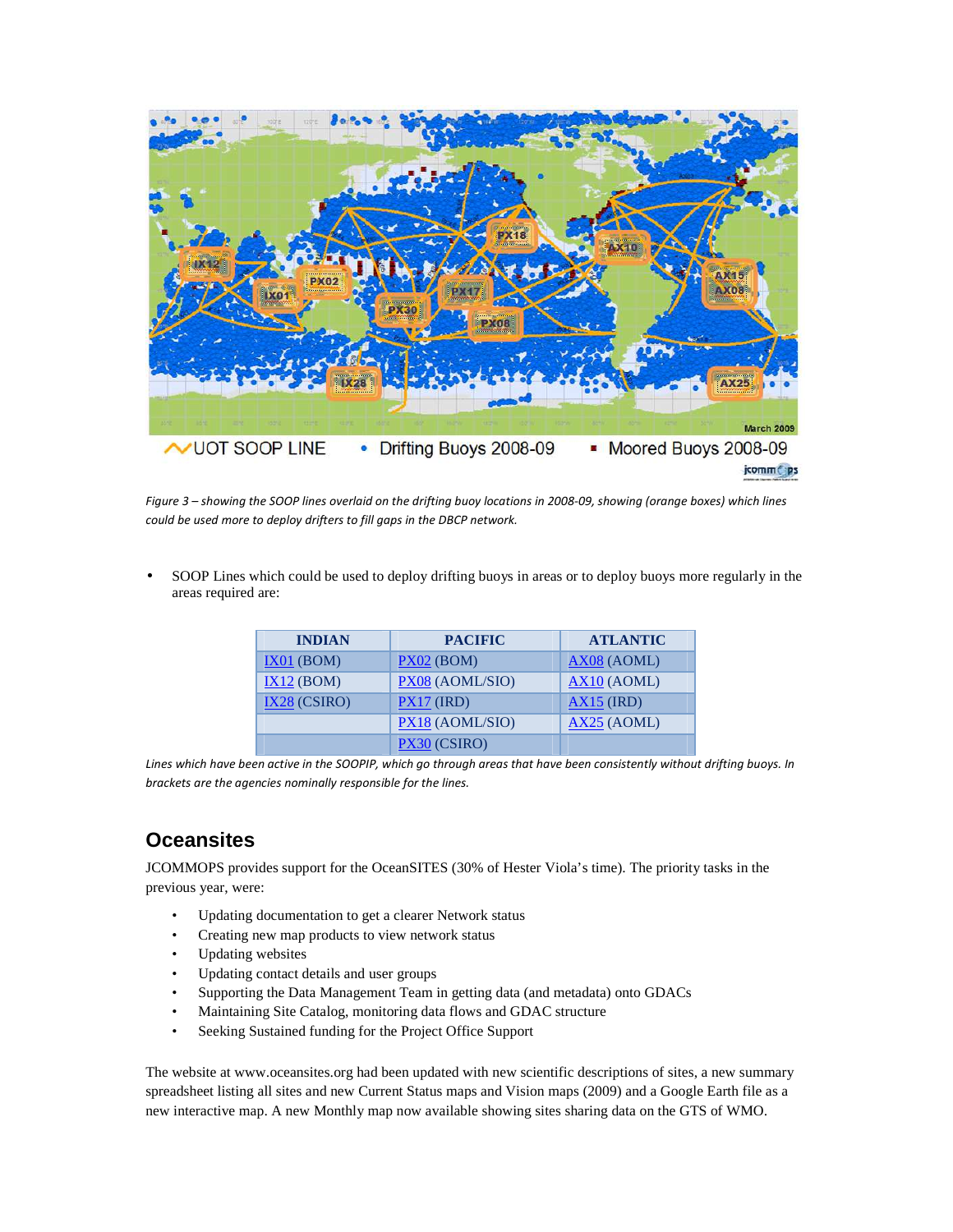*PDF and PNG Files are also accessible directly from* http://www.jcommops.org/FTPRoot/OceanSITES/maps/

*All active and current sites: http://www.jcommops.org/FTPRoot/OceanSITES/maps/200908\_CURRENT.pdf Google Earth File: http://www.jcommops.org/FTPRoot/OceanSITES/status/200908\_oceansites\_locations.kmz All planned and discontinued sites: http://www.jcommops.org/FTPRoot/OceanSITES/maps/200908\_VISION.pdf*



*Current OceanSITES Status* 

The GDACs are now up and running:

- ftp://data.ndbc.noaa.gov/data/oceansites/
- ftp://ftp.ifremer.fr/ifremer/oceansites/

#### **Organisational issues**

- The DBCP agreed to pursue the creation of an action group for the International Tsunameter Partnership (ITP)
- In 2008 the DBCP established an executive board to oversee and plan for administrative and financial matters on behalf of the Panel.
- The DBCP also established a series of Task Teams to globally address specific areas of its goals:
	- o DBCP Task Team on Data Management
	- o DBCP Task Team on Instrument Best Practices and Drifter Technology Development